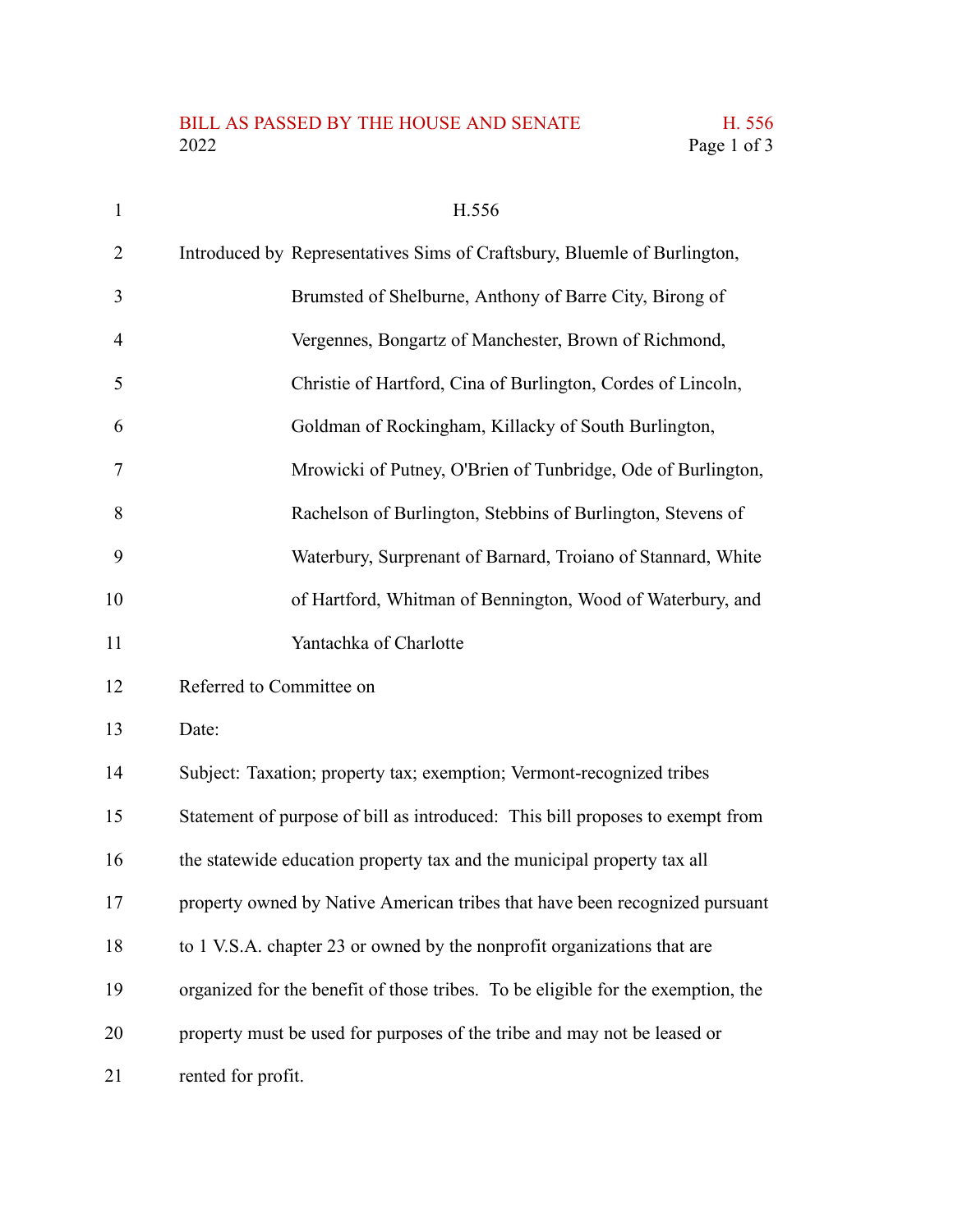## BILL AS PASSED BY THE HOUSE AND SENATE H. 556 2022 Page 2 of 3

- An act relating to exempting property owned by Vermont-recognized Native American tribes from property tax 1 2
- It is hereby enacted by the General Assembly of the State of Vermont: 3
- Sec. 1. FINDINGS; STATEMENT OF PURPOSE 4
- The General Assembly finds that Vermont lands are the historic and current 5
- territories of the Western Abenaki people. Stewardship 6
- removed from the Abenaki when Europeans made Vermont a state in 1791. 7

*Stewardship of these lands was removed from the Abenaki by European*

*governments and settlers.* The General Assembly acknowledges the Abenaki

people as the traditional land caretakers of Ndakinna (En-DAH-kee-nah),

which includes parts of Vermont, New England, and Quebec. The purpose of

this act is to acknowledge the Western Abenaki people and to provide a

statewide and municipal property tax exemption for property owned by those peoples.

- Sec. 2. 32 V.S.A. § 3800(p) is added to read: 8
- (p) The statutory purpose of the exemption under subdivision 3802(21) of 9
- this title for property owned by Native American tribes is to recognize those 10
- peoples as the traditional land caretakers of Vermont and to lower their costs to 11
- allow them to dedicate more of their financial resources to furthering their 12
- tribe-related activities. 13
- Sec. 3. 32 V.S.A. § 3802 is amended to read: 14
- § 3802. PROPERTY TAX 15